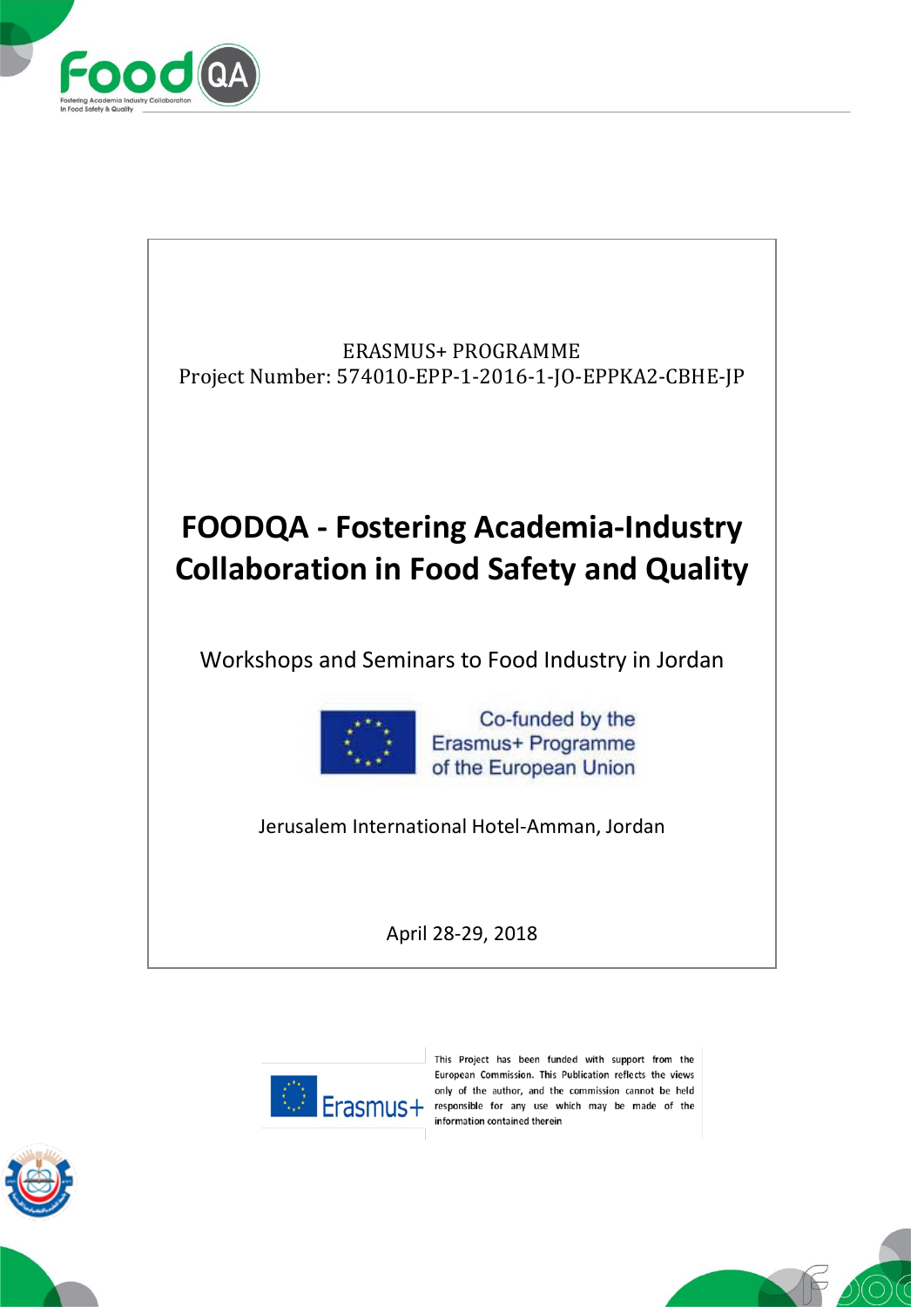

| <b>April 28, 2018</b> |                                                                                                                                                                                                                                                                              |
|-----------------------|------------------------------------------------------------------------------------------------------------------------------------------------------------------------------------------------------------------------------------------------------------------------------|
| $09:30 -$<br>10:00    | Registration                                                                                                                                                                                                                                                                 |
| $10:00 -$<br>10:05    | <b>WELCOME by Prof. Fahmi Abu Al-Rub, FOODQA Coordinator</b>                                                                                                                                                                                                                 |
| $10:05-$<br>10:10     | <b>WELCOME by H.E. Senate Prof. Rida Shibli, Former Minister of</b><br><b>Agriculture, AIC Honorable President</b>                                                                                                                                                           |
| $10:10-$<br>10:30     | Speech of Mr. Jacob Arts, Delegation of the European Union to the<br><b>Hashemite Kingdom of Jordan</b>                                                                                                                                                                      |
| $10:30-$<br>10:45     | <b>Objectives of Seminars and Workshops</b><br>(Penelope Shihab, MONOJO CEO)                                                                                                                                                                                                 |
| $10:45 -$<br>11:15    | <b>Coffee Break</b>                                                                                                                                                                                                                                                          |
| $11:15 -$<br>15::30   | <b>Parallel Sessions:</b><br>Formulation Strategies to Enhance Health and Nutrional Value of<br>1.<br>Foods (Prof. Paola Pittia, FoodQA contact person at UniTE,<br>Italy)<br>2. Food and nutrition labelling (Prof. Paola Pittia, FoodQA contact<br>person at UniTE, Italy) |
| $15:30 -$<br>15:45    | <b>Certificates to Participants</b><br>(H.E. Prof. Rida Shibli)                                                                                                                                                                                                              |
| $15:45-$<br>17:00     | Lunch                                                                                                                                                                                                                                                                        |
| <b>April 29, 2018</b> |                                                                                                                                                                                                                                                                              |
| $09:30 -$<br>10:00    | Registration                                                                                                                                                                                                                                                                 |
| $10:00 -$<br>12::00   | <b>Parallel Sessions:</b><br>Food Safety Management Systems (Dr. Paulo Baptistaof, CEO<br>3.<br><b>P&amp;B, Porto-Portugal)</b>                                                                                                                                              |



This Project has been funded with support from the European Commission. This Publication reflects the views ELITOPEAN CHIRISSION. This Publication Fenects the Views<br>only of the author, and the commission cannot be held<br>information contained therein